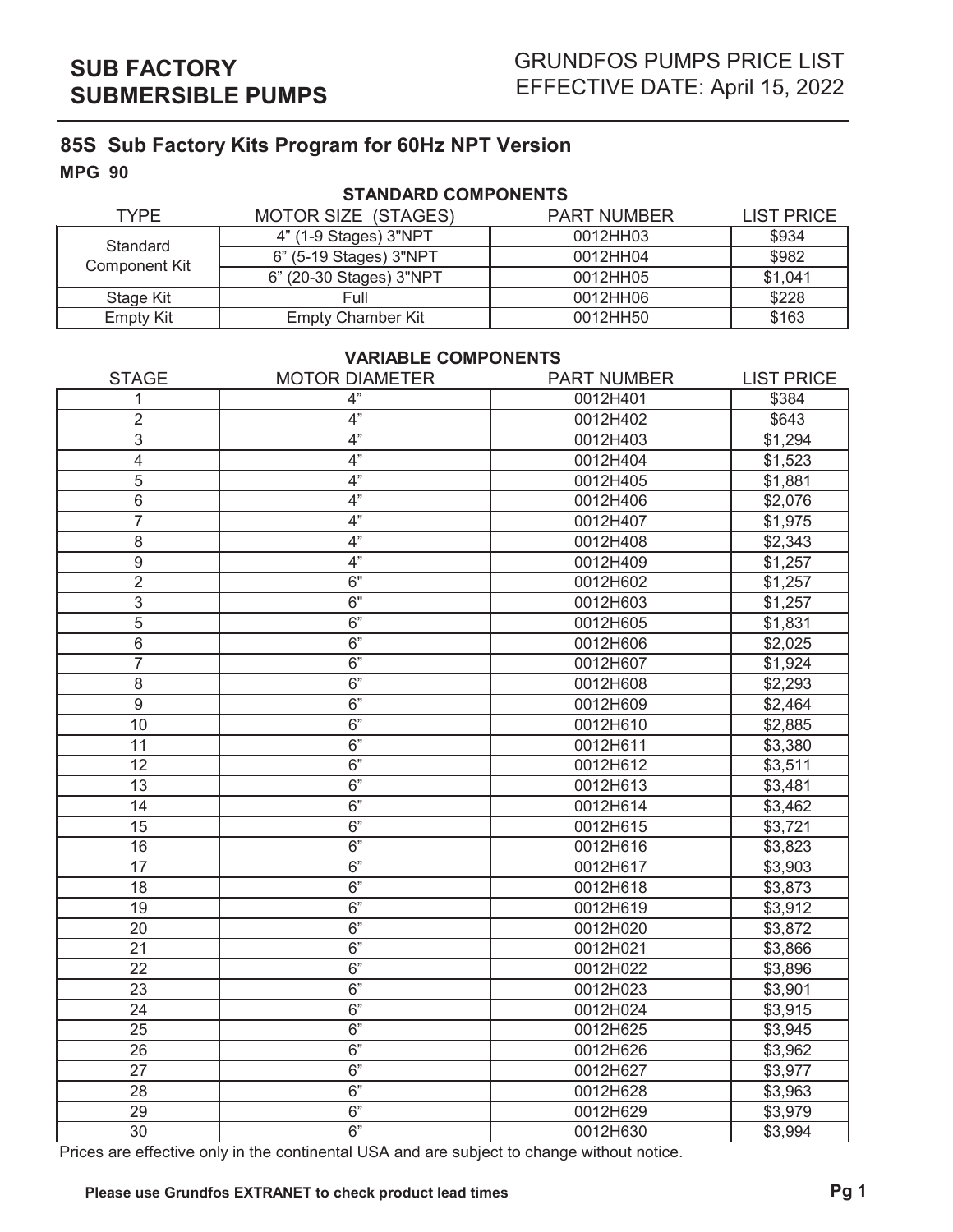## **STANDARD COMPONENTS**

| TYPE                 | MOTOR SIZE (STAGES) OUTLET | <b>PART NUMBER</b> | <b>LIST PRICE</b> |
|----------------------|----------------------------|--------------------|-------------------|
|                      | 4" (1 Stage) 3"NPT         | 0013HH13           | \$1,334           |
| Standard             | 4" (2-5 Stages) 3"NPT      | 0013HH03           | \$1,134           |
| <b>Component Kit</b> | 6" (4-15 Stages) 3"NPT     | 0013HH04           | \$1,216           |
|                      | (16-28 Stages) 3"NPT<br>6" | 0013HH05           | \$1,300           |
| Stage Kit            | Full                       | 0013HH06           | \$400             |
| <b>Empty Kit</b>     | <b>Empty Chamber Kit</b>   | 0013HH50           | \$244             |

## **VARIABLE COMPONENTS**

| <b>STAGE</b>   | <b>MOTOR DIAMETER</b> | <b>PART NUMBER</b> | <b>LIST PRICE</b> |
|----------------|-----------------------|--------------------|-------------------|
| 1              | 4"                    | 0013H401           | \$1,451           |
| $\overline{2}$ | 4"                    | 0013H402           | \$1,388           |
| 3              | 4"                    | 0013H403           | \$1,470           |
| 4              | 4"                    | 0013H404           | \$1,382           |
| 5              | 4"                    | 0013H405           | \$1,260           |
| 4              | 6"                    | 0013H604           | \$1,462           |
| 5              | 6"                    | 0013H605           | \$1,180           |
| 6              | 6"                    | 0013H606           | \$1,219           |
| $\overline{7}$ | 6"                    | 0013H607           | \$1,156           |
| $\,8\,$        | 6"                    | 0013H608           | \$1,098           |
| 9              | 6"                    | 0013H609           | \$1,162           |
| 10             | 6"                    | 0013H610           | \$1,011           |
| 11             | 6"                    | 0013H611           | \$1,033           |
| 12             | 6"                    | 0013H612           | \$1,001           |
| 13             | 6"                    | 0013H613           | \$1,189           |
| 14             | 6"                    | 0013H614           | \$1,251           |
| 15             | 6"                    | 0013H615           | \$1,287           |
| 16             | 6"                    | 0013H616           | \$1,317           |
| 17             | 6"                    | 0013H617           | \$1,536           |
| 18             | 6"                    | 0013H618           | \$1,604           |
| 19             | 6"                    | 0013H619           | \$1,549           |
| 20             | 6"                    | 0013H620           | \$1,311           |
| 21             | 6"                    | 0013H621           | \$1,244           |
| 22             | 6"                    | 0013H622           | \$1,555           |
| 23             | 6"                    | 0013H623           | \$1,340           |
| 24             | 6"                    | 0013H624           | \$831             |
| 25             | 6"                    | 0013H625           | \$934             |
| 26             | 6"                    | 0013H626           | \$945             |
| 27             | 6"                    | 0013H627           | \$1,101           |
| 28             | 6"                    | 0013H628           | \$2,386           |

\* 8" motor for 150S is not in Sub Factory program

Prices are effective only in the continental USA and are subject to change without notice.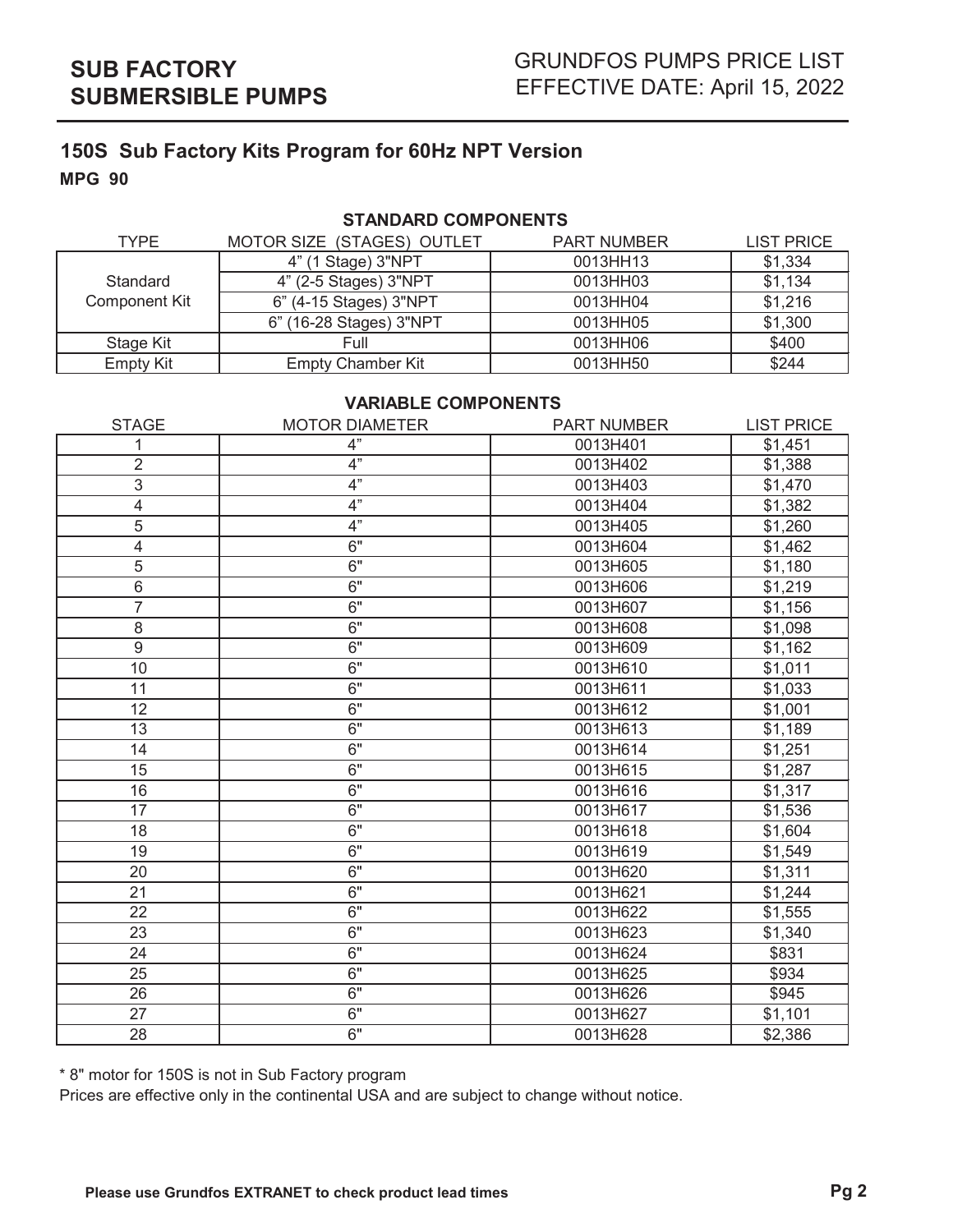| <b>MPG 90</b>                    | <b>STANDARD COMPONENTS</b>        |             |                   |  |
|----------------------------------|-----------------------------------|-------------|-------------------|--|
| <b>TYPE</b>                      | MOTOR SIZE (STAGES) OUTLET        | PART NUMBER | <b>LIST PRICE</b> |  |
|                                  | 4" (1 Stage) 4" NPT               | 0015HH13    | \$1,233           |  |
|                                  | 4" (1 Stage) Trimmed A 4" NPT     | 0015HH14    | \$1,233           |  |
|                                  | 4" (1 Stage) Trimmed B 4" NPT     | 0015HH15    | \$1,233           |  |
|                                  | 4" (1 Stage) 3" NPT               | 0015HH38    | \$1,334           |  |
|                                  | 4" (1 Stage) Trimmed A 3" NPT     | 0015HH39    | \$1,452           |  |
|                                  | 4" (1 Stage) Trimmed B 3" NPT     | 0015HH40    | \$1,316           |  |
|                                  | 4" (2-4 Stages) 4" NPT            | 0015HH03    | \$1,233           |  |
|                                  | 4" (2-4 Stages) Trimmed A 4" NPT  | 0015HH20    | \$1,334           |  |
|                                  | 4" (2-4 Stages) Trimmed B 4" NPT  | 0015HH21    | \$1,233           |  |
|                                  | 4" (2-4 Stages) 3" NPT            | 0015HH33    | \$1,334           |  |
|                                  | 4" (2-4 Stages) Trimmed A 3" NPT  | 0015HH43    | \$1,233           |  |
| Standard                         | 4" (2-4 Stages) Trimmed B 3" NPT  | 0015HH44    | \$1,334           |  |
| <b>Component Kit</b>             | 6" (2-12 Stages) 4" NPT           | 0015HH04    | \$1,410           |  |
|                                  | 6" (1-Stage) 3" NPT               | 0015HH22    | \$1,334           |  |
|                                  | 6" (1-Stage) 4" NPT               | 0015HH23    | \$1,334           |  |
|                                  | 6" (1-Stage) Trimmed A 3" NPT     | 0015HH24    | \$1,334           |  |
|                                  | 6" (1-Stage) Trimmed A 4" NPT     | 0015HH25    | \$1,334           |  |
|                                  | 6" (2-Stages) Trimmed AB 3" NPT   | 0015HH26    | \$1,334           |  |
|                                  | 6" (2-Stages) Trimmed AB 4" NPT   | 0015HH27    | \$1,334           |  |
|                                  | 6" (2-12 Stages) Trimmed B 4" NPT | 0015HH46    | \$1,334           |  |
|                                  | 6" (2-12 Stages) 3" NPT           | 0015HH34    | \$1,334           |  |
|                                  | 6" (2-12 Stages) Trimmed B 3" NPT | 0015HH47    | \$1,334           |  |
|                                  | 6" (13-19 Stages) 4" NPT          | 0015HH05    | \$1,934           |  |
|                                  | 6" (13-19 Stages) 3" NPT          | 0015HH48    | \$1,934           |  |
| Stage kit                        | Full                              | 0015HH06    | \$434             |  |
| Stage Kit                        | Trimmed - A                       | 0015HH07    | \$434             |  |
| Reduced Impeller A               |                                   |             |                   |  |
| Stage Kit<br>Reduced Impeller B  | Trimmed - B                       | 0015HH08    | \$434             |  |
| Stage Kit<br>Reduced Impeller C  | Trimmed - C                       | 0015HH09    | \$434             |  |
| Empty kit                        | <b>Empty Chamber Kit</b>          | 0015HH50    | \$284             |  |
| <b>Component Sold Separately</b> | Flange Kit, 6" pump to 8" motor * | 0014HH27    | \$400             |  |

# STAGE MOTOR DIAMETER PART NUMBER LIST PRICE

**VARIABLE COMPONENTS**

| 1              | 4" | 0015H401 | \$1,124 |
|----------------|----|----------|---------|
| 2              | 4" | 0015H402 | \$969   |
| 3              | 4" | 0015H403 | \$895   |
| 4              | 4" | 0015H404 | \$1,055 |
| 1              | 6" | 0015H601 | \$895   |
| $\overline{2}$ | 6" | 0015H602 | \$1,139 |
| 3              | 6" | 0015H603 | \$895   |
| 4              | 6" | 0015H604 | \$1,139 |
| 5              | 6" | 0015H605 | \$1,390 |
| 6              | 6" | 0015H606 | \$1,687 |
| $\overline{7}$ | 6" | 0015H607 | \$1,436 |
| 8              | 6" | 0015H608 | \$1,684 |
| 9              | 6" | 0015H609 | \$2,280 |
| 10             | 6" | 0015H610 | \$3,987 |
| 11             | 6" | 0015H611 | \$4,106 |
| 12             | 6" | 0015H612 | \$3,858 |
| 13             | 6" | 0015H613 | \$3,350 |
| 14             | 6" | 0015H614 | \$3,306 |
| 15             | 6" | 0015H615 | \$3,361 |
| 16             | 6" | 0015H616 | \$3,617 |
| 17             | 6" | 0015H617 | \$3,873 |
| 18             | 6" | 0015H618 | \$3,744 |
| 19             | 6" | 0015H619 | \$3,976 |
| 14             | 8" | 0015H814 | \$2,397 |
| 15             | 8" | 0015H815 | \$3,131 |
| 16             | 8" | 0015H816 | \$3,241 |
| 17             | 8" | 0015H817 | \$3,474 |
| 18             | 8" | 0015H818 | \$3,345 |
| 19             | 8" | 0015H819 | \$3,577 |
| 20             | 8" | 0015H820 | \$3,996 |
| 22             | 8" | 0015H822 | \$4,163 |

\* Flange kits are sold separately to reduced the number of variants (of standard component kits)

Prices are effective only in the continental USA and are subject to change without notice. **Please use Grundfos EXTRANET to check product lead times Pg 3**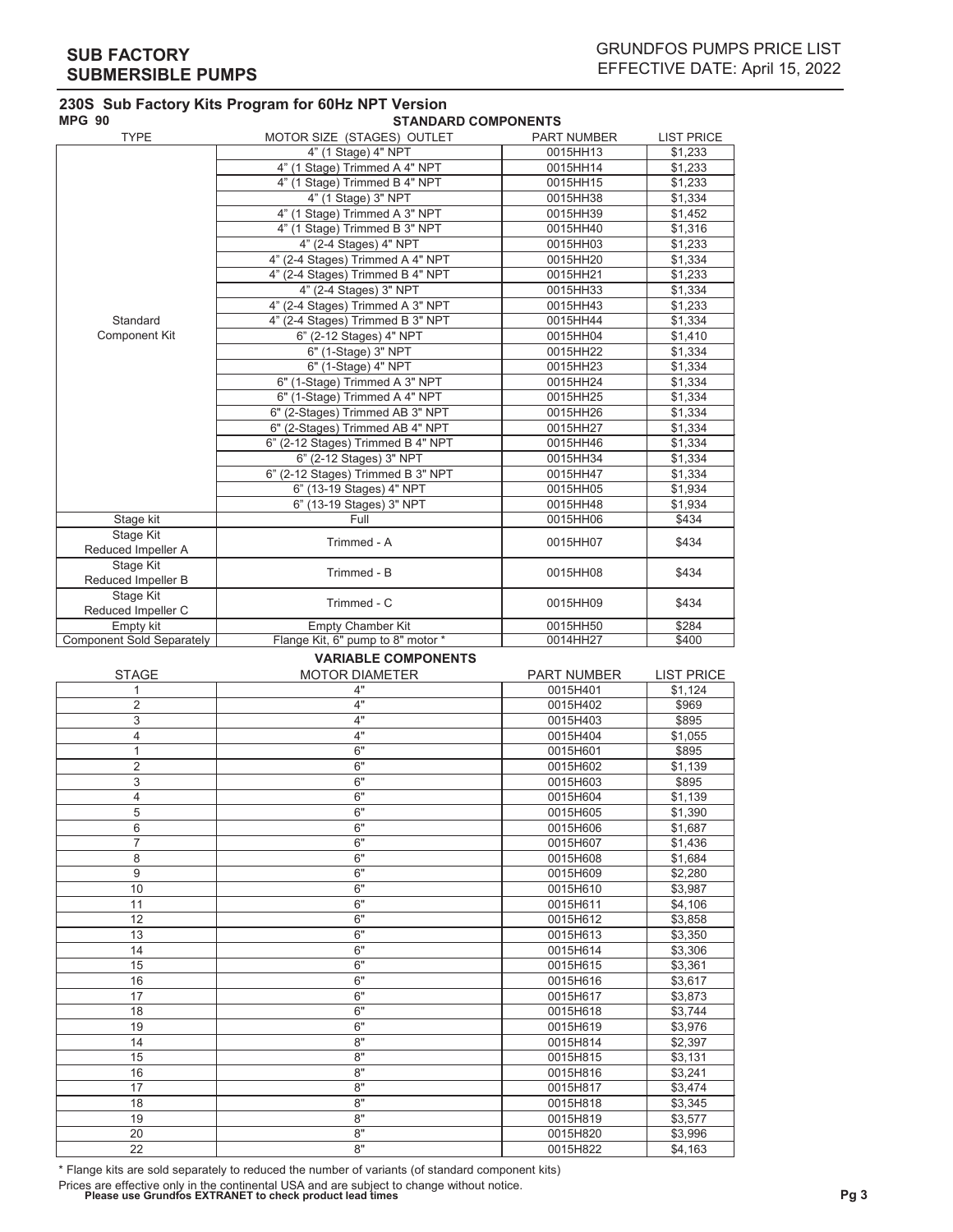| <b>STANDARD COMPONENTS</b>          |                                   |                    |                   |  |
|-------------------------------------|-----------------------------------|--------------------|-------------------|--|
| <b>TYPE</b>                         | MOTOR SIZE (STAGES) OUTLET        | <b>PART NUMBER</b> | <b>LIST PRICE</b> |  |
|                                     | 4" (1 Stage) 4" NPT               | 0014HH13           | \$1,754           |  |
|                                     | 4" (1 Stage) Trimmed A 4" NPT     | 0014HH14           | \$1,754           |  |
|                                     | 4" (1 Stage) Trimmed B 4" NPT     | 0014HH15           | \$1,066           |  |
|                                     | 4" (1 Stage) 3" NPT               | 0014HH38           | \$1,334           |  |
|                                     | 4" (1 Stage) Trimmed A 3" NPT     | 0014HH39           | \$1,754           |  |
|                                     | 4" (1 Stage) Trimmed B 3" NPT     | 0014HH40           | \$1,754           |  |
|                                     | 4" (2-3 Stages) 4" NPT            | 0014HH03           | \$1,754           |  |
|                                     | 4" (2-3 Stages) Trimmed A 4" NPT  | 0014HH20           | \$1,754           |  |
|                                     | 4" (2-3 Stages Trimmed B 4" NPT   | 0014HH21           | \$1,334           |  |
| Standard                            | 4" (2-3 Stages) 3" NPT            | 0014HH33           | \$1,334           |  |
| <b>Component Kit</b>                | 4" (2-3 Stages) Trimmed A 3" NPT  | 0014HH43           | \$1,754           |  |
|                                     | 4" (2-3 Stages) Trimmed B 3" NPT  | 0014HH44           | \$1,754           |  |
|                                     | 6" (2 Stages) Trimmed BB 3" NPT   | 0014HH22           | \$1,334           |  |
|                                     | 6" (2 Stages) Trimmed BB 4" NPT   | 0014HH23           | \$1,334           |  |
|                                     | 6" (1-Stage) Trimmed B 3" NPT     | 0014HH25           | \$1,334           |  |
|                                     | 6" (1-Stage) 4" NPT               | 0014HH26           | \$1,334           |  |
|                                     | 6" (1-Stage) Trimmed B 4" NPT     | 0014HH28           | \$1,334           |  |
|                                     | 6" (2-13 Stages) 4"NPT            | 0014HH04           | \$1,334           |  |
|                                     | 6" (2-13 Stages) 3"NPT            | 0014HH34           | \$1,334           |  |
|                                     | 6" (14-18 Stages) 4" NPT          | 0014HH05           | \$2,639           |  |
| Stage Kit                           | Full                              | 0014HH06           | \$434             |  |
| Stage Kit                           | Trimmed - A                       | 0014HH07           | \$434             |  |
| Reduced Impeller A                  |                                   |                    |                   |  |
| Stage Kit                           | Trimmed - B                       | 0014HH08           | \$434             |  |
| Reduced Impeller B                  |                                   |                    |                   |  |
| Empty kit                           | <b>Empty Chamber Kit</b>          | 0015HH50           | \$284             |  |
| <b>Component Sold</b><br>Separately | Flange Kit, 6" pump to 8" motor * | 0014HH27           | \$400             |  |

## **VARIABLE COMPONENTS**

| <b>STAGE</b>   | <b>MOTOR DIAMETER</b> | <b>PART NUMBER</b> | <b>LIST PRICE</b> |
|----------------|-----------------------|--------------------|-------------------|
|                | 4"                    | 0014H401           | \$876             |
| 2              | 4"                    | 0014H402           | \$1,182           |
| 3              | 4"                    | 0015H403           | \$895             |
| 1              | 6"                    | 0015H601           | \$895             |
| $\overline{2}$ | 6"                    | 0015H602           | \$1,139           |
| 3              | 6"                    | 0015H603           | \$895             |
| 4              | 6"                    | 0015H604           | \$1,139           |
| 5              | 6"                    | 0015H605           | \$1,390           |
| 6              | 6"                    | 0015H606           | \$1,687           |
| $\overline{7}$ | 6"                    | 0015H607           | \$1,436           |
| 8              | 6"                    | 0015H608           | \$1,684           |
| 9              | 6"                    | 0015H609           | \$2,280           |
| 10             | 6"                    | 0015H610           | \$3,987           |
| 11             | 6"                    | 0015H611           | \$4,106           |
| 12             | 6"                    | 0015H612           | \$3,858           |
| 13             | 6"                    | 0015H613           | \$3,350           |
| 14             | 6"                    | 0015H614           | \$3,306           |
| 15             | 6"                    | 0015H615           | \$3,361           |
| 16             | 6"                    | 0015H616           | \$3,617           |
| 17             | 6"                    | 0015H617           | \$3,873           |
| 11             | 8"                    | 0015H811           | \$2,040           |
| 12             | 8"                    | 0015H812           | \$2,180           |
| 13             | 8"                    | 0015H813           | \$2,183           |
| 14             | 8"                    | 0015H814           | \$2,397           |
| 15             | 8"                    | 0015H815           | \$3,131           |
| 16             | 8"                    | 0015H816           | \$3,241           |
| 17             | 8"                    | 0015H817           | \$3,474           |
| 18             | 8"                    | 0015H818           | \$3,345           |

\* Flange kits are sold separately to reduced the number of variants of standard component kits. Prices are effective only in the continental USA and are subject to change without notice.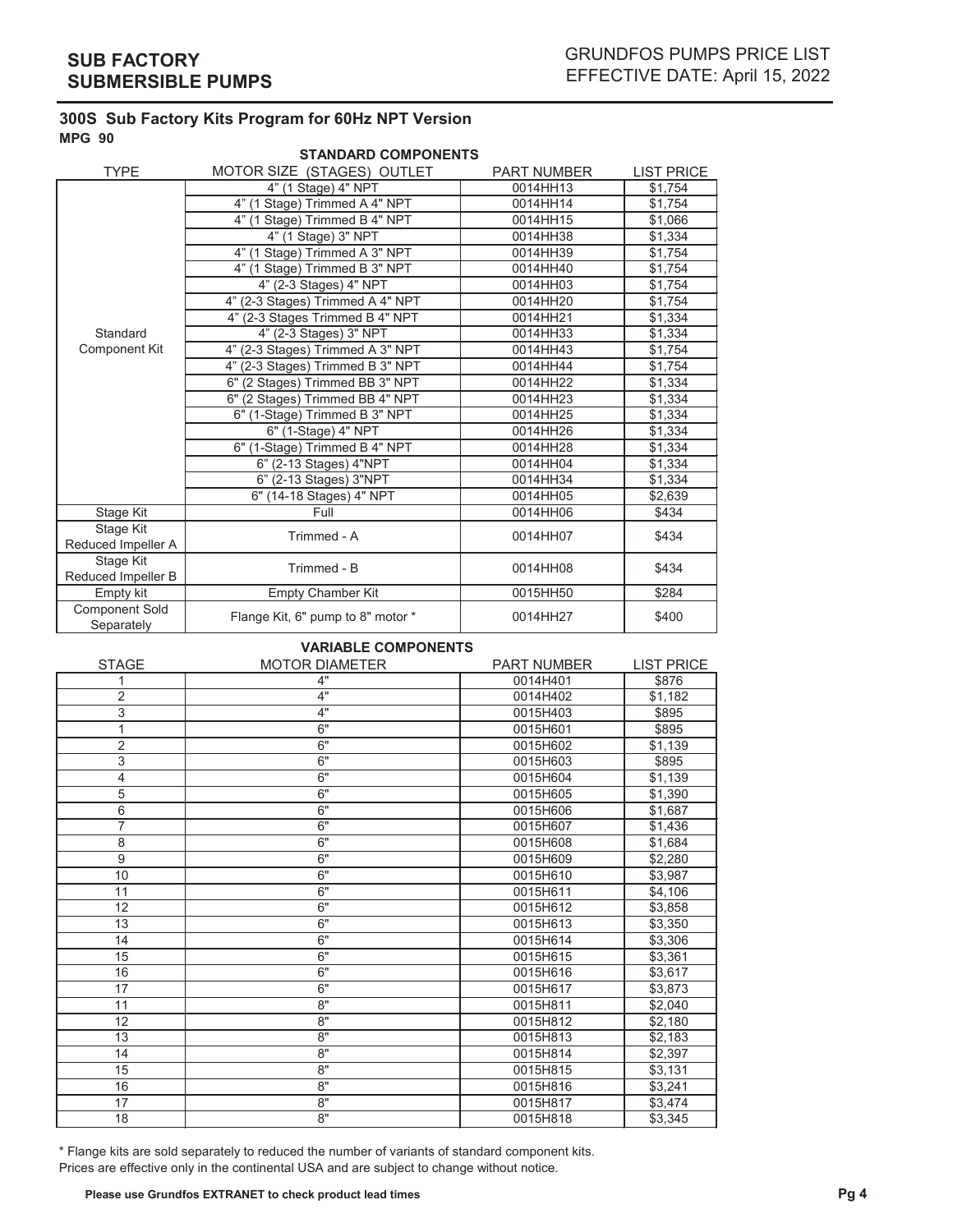| <b>STANDARD COMPONENTS</b>          |                                  |                    |                   |
|-------------------------------------|----------------------------------|--------------------|-------------------|
| <b>TYPE</b>                         | MOTOR SIZE (STAGES) OUTLET       | <b>PART NUMBER</b> | <b>LIST PRICE</b> |
|                                     | 6" (1-8 Stages) 5" NPT           | 0016HH03           | \$1,926           |
| Standard                            | 6" (1-8 Stages) Trimmed A 5" NPT | 0016HH10           | \$1,334           |
| Component Kit                       | 6" (1-8 Stages) Trimmed B 5" NPT | 0016HH13           | \$2,132           |
|                                     | 8" (6-15 Stages) 5" NPT          | 0016HH04           | \$3,333           |
| Stage Kit                           | Full                             | 0016HH06           | \$600             |
| Stage Kit<br>Reduced Impeller A     | Trimmed - A                      | 0016HH07           | \$600             |
| Stage Kit<br>Reduced Impeller B     | Trimmed - B                      | 0016HH02           | \$600             |
| Empty Kit                           | <b>Empty Chamber Kit</b>         | 0019HH50           | \$363             |
| <b>Component Sold</b><br>Separately | Adapter NPT5-NPT4 Kit **         | 0019HH21           | \$485             |

#### **VARIABLE COMPONENTS**

| <b>STAGE</b>   | <b>MOTOR DIAMETER</b> | <b>PART NUMBER</b> | <b>LIST PRICE</b> |
|----------------|-----------------------|--------------------|-------------------|
|                | 6"                    | 0019H601           | \$250             |
| 2              | 6"                    | 0019H602           | \$643             |
| 3              | 6"                    | 0019H603           | \$1,467           |
| 4              | 6"                    | 0019H604           | \$842             |
| 5              | 6"                    | 0019H605           | \$2,353           |
| 6              | 6"                    | 0019H606           | \$1,732           |
| 7              | 6"                    | 0019H607           | \$2,010           |
| 8              | 6"                    | 0019H608           | \$2,749           |
| 6              | 8"                    | 0019H806           | \$845             |
| $\overline{7}$ | 8"                    | 0019H807           | \$1,139           |
| 8              | 8"                    | 0019H808           | \$1,340           |
| 9              | 8"                    | 0019H809           | \$1,481           |
| 10             | 8"                    | 0019H810           | \$3,389           |
| 11             | 8"                    | 0019H811           | \$3,980           |
| 12             | 8"                    | 0019H812           | \$4,752           |
| 13             | 8"                    | 0019H813           | \$6,719           |
| 14             | 8"                    | 0019H814           | \$8,668           |
| 15             | 8"                    | 0019H815           | \$9,406           |

\*\* Adapter and Discharge pipe are sold separately to reduced the number of variants of standard component kits. Prices are effective only in the continental USA and are subject to change without notice.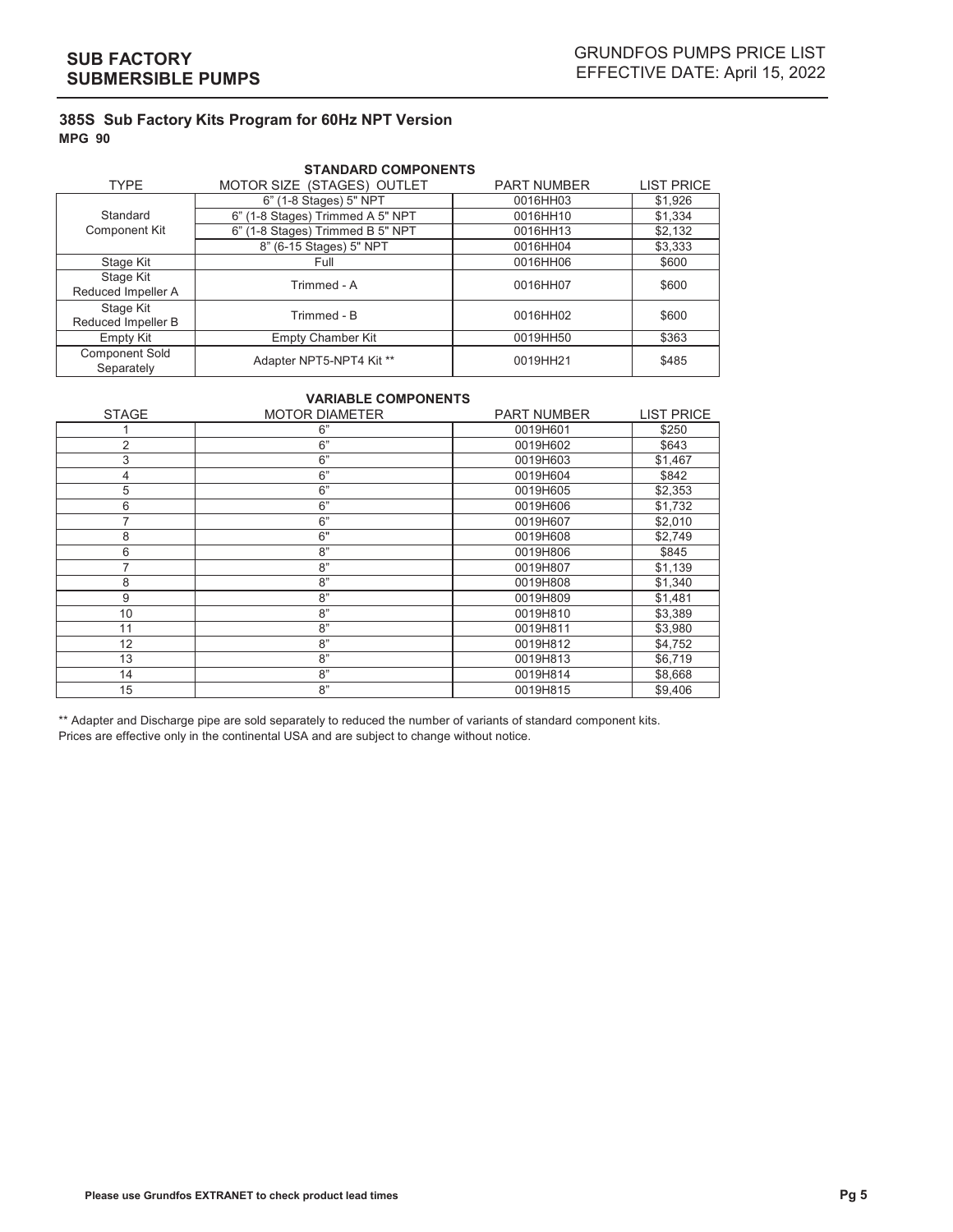| <b>STANDARD COMPONENTS</b>      |                                  |                    |                   |  |
|---------------------------------|----------------------------------|--------------------|-------------------|--|
| <b>TYPE</b>                     | MOTOR SIZE (STAGES)              | <b>PART NUMBER</b> | <b>LIST PRICE</b> |  |
|                                 | 6" (1-7 Stages) 5" NPT           | 0019HH03           | \$2,132           |  |
| Standard                        | 6" (1-7 Stages) Trimmed A 5" NPT | 0019HH10           | \$1,668           |  |
| <b>Component Kit</b>            | 6" (1-7 Stages) Trimmed B 5" NPT | 0019HH13           | \$1,866           |  |
|                                 | 8" (4-13 Stages) 5" NPT          | 0019HH04           | \$3,333           |  |
| Stage Kit                       | Full                             | 0019HH06           | \$600             |  |
| Stage Kit<br>Reduced Impeller A | Trimmed - A                      | 0019HH07           | \$600             |  |
| Stage Kit                       |                                  |                    |                   |  |
| Reduced Impeller B              | Trimmed - B                      | 0019HH02           | \$600             |  |
| Empty Kit                       | <b>Empty Chamber Kit</b>         | 0019HH50           | \$363             |  |
| <b>Components Sold</b>          | Adapter NPT5-NPT6 Kit **         | 0019HH20           | \$485             |  |
| Separately                      | Adapter NPT5-NPT4 Kit **         | 0019HH21           | \$485             |  |

### **VARIABLE COMPONENTS**

| <b>STAGE</b> | <b>MOTOR DIAMETER</b> | <b>PART NUMBER</b> | <b>LIST PRICE</b> |
|--------------|-----------------------|--------------------|-------------------|
|              | 6"                    | 0019H601           | \$250             |
| 2            | 6"                    | 0019H602           | \$643             |
| 3            | 6"                    | 0019H603           | \$1,467           |
| 4            | 6"                    | 0019H604           | \$842             |
| 5            | 6"                    | 0019H605           | \$2,353           |
| 6            | $6"$                  | 0019H606           | \$1,732           |
|              | $6"$                  | 0019H607           | \$2,010           |
| 4            | 8"                    | 0019H804           | \$853             |
| 5            | 8"                    | 0019H805           | \$698             |
| 6            | 8"                    | 0019H806           | \$845             |
|              | 8"                    | 0019H807           | \$1,139           |
| 8            | 8"                    | 0019H808           | \$1,340           |
| 9            | 8"                    | 0019H809           | \$1,481           |
| 10           | 8"                    | 0019H810           | \$3,389           |
| 11           | 8"                    | 0019H811           | \$3,980           |
| 12           | 8"                    | 0019H812           | \$4,752           |
| 13           | 8"                    | 0019H813           | \$6,719           |

\* These kits are not needed because Adapters are sold separately

\*\* Adapters are sold separately to reduced the number of variants of standard component kits.

Prices are effective only in the continental USA and are subject to change without notice.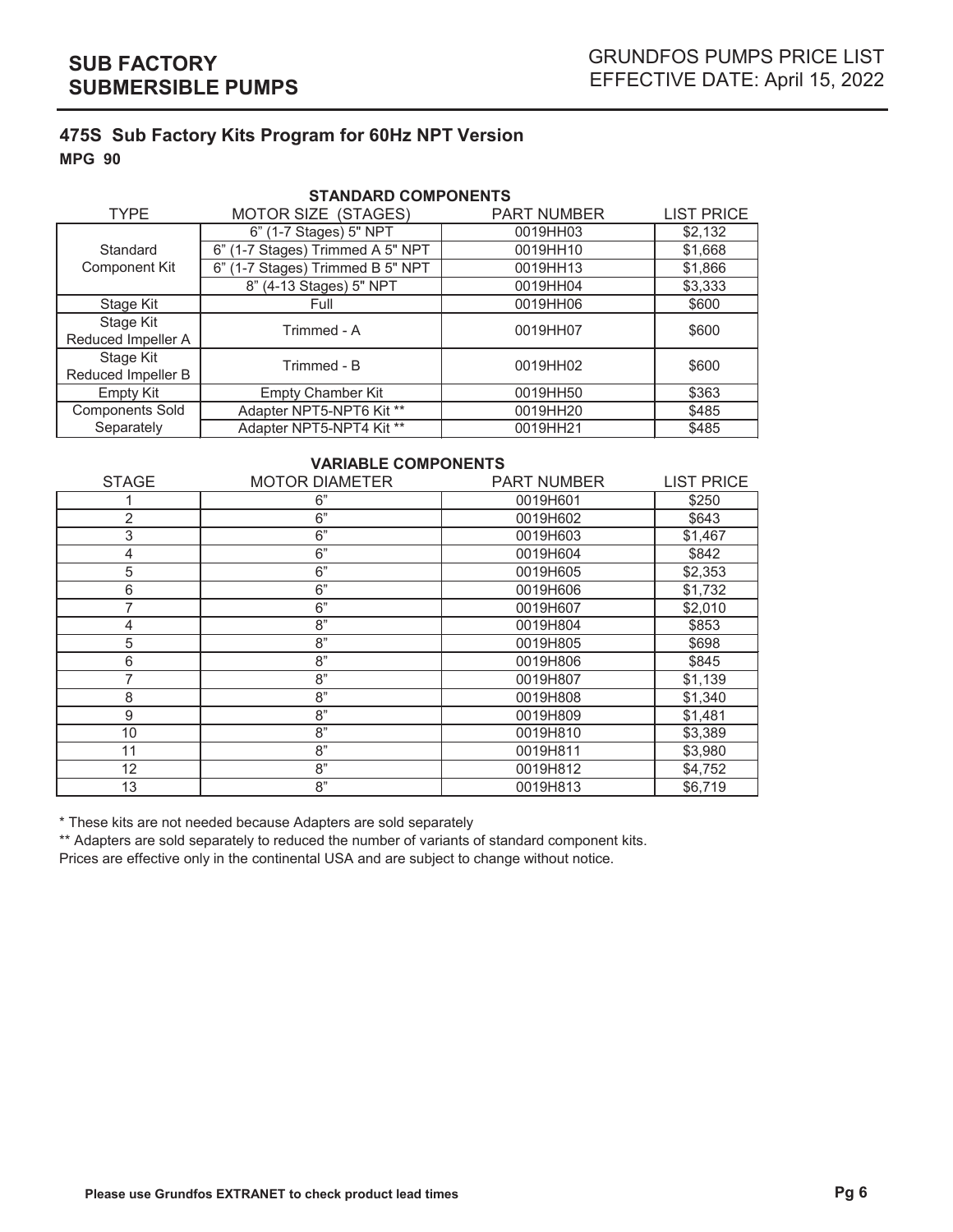| <b>STANDARD COMPONENTS</b>      |                                  |                    |                   |  |  |  |  |  |  |  |  |  |
|---------------------------------|----------------------------------|--------------------|-------------------|--|--|--|--|--|--|--|--|--|
| <b>TYPE</b>                     | MOTOR SIZE (STAGES)              | <b>PART NUMBER</b> | <b>LIST PRICE</b> |  |  |  |  |  |  |  |  |  |
|                                 | 6" (1-3 Stages) Full 6" NPT      | 0017HH03           | \$3,555           |  |  |  |  |  |  |  |  |  |
| <b>Standard Component</b>       | 6" (1-3 Stages) Trimmed 6" NPT   | 0017HH10           | \$2,668           |  |  |  |  |  |  |  |  |  |
| Kit                             | 8" (2-5 Stages) Full 6" NPT      | 0017HH04           | \$4,759           |  |  |  |  |  |  |  |  |  |
|                                 | 8" (2-5 Stages) Trimmed 6" NPT   | 0017HH11           | \$3,585           |  |  |  |  |  |  |  |  |  |
|                                 | 8"/10" (6-11 Stages) Full 6" NPT | 0017HH05           | \$5,567           |  |  |  |  |  |  |  |  |  |
| Stage Kit                       | Full                             | 0017HH06           | \$666             |  |  |  |  |  |  |  |  |  |
| Stage Kit<br>Reduced Impeller A | Trimmed - A                      | 0017HH07           | \$666             |  |  |  |  |  |  |  |  |  |
| Empty Kit                       | <b>Empty Chamber Kit</b>         | 0017HH50           | \$462             |  |  |  |  |  |  |  |  |  |

## **VARIABLE COMPONENTS**

| <b>STAGE</b> | <b>MOTOR DIAMETER</b> | <b>PART NUMBER</b> | <b>LIST PRICE</b> |
|--------------|-----------------------|--------------------|-------------------|
|              | 6"                    | 0017H601           | \$899             |
|              | 6"                    | 0017H602           | \$2,369           |
|              | 6"                    | 0017H603           | \$3,096           |
|              | 8"                    | 0017H802           | \$1,631           |
|              | 8"                    | 0017H803           | \$2,178           |
|              | 8"                    | 0017H804           | \$2,753           |
|              | 8"                    | 0017H805           | \$4,130           |
|              | 8"                    | 0017H806           | \$3,090           |
|              | 8"                    | 0017H807           | \$3,398           |

\* Discharge Pipe and coupling house is sold separately to reduced the number of variants of standard component kits. Prices are effective only in the continental USA and are subject to change without notice.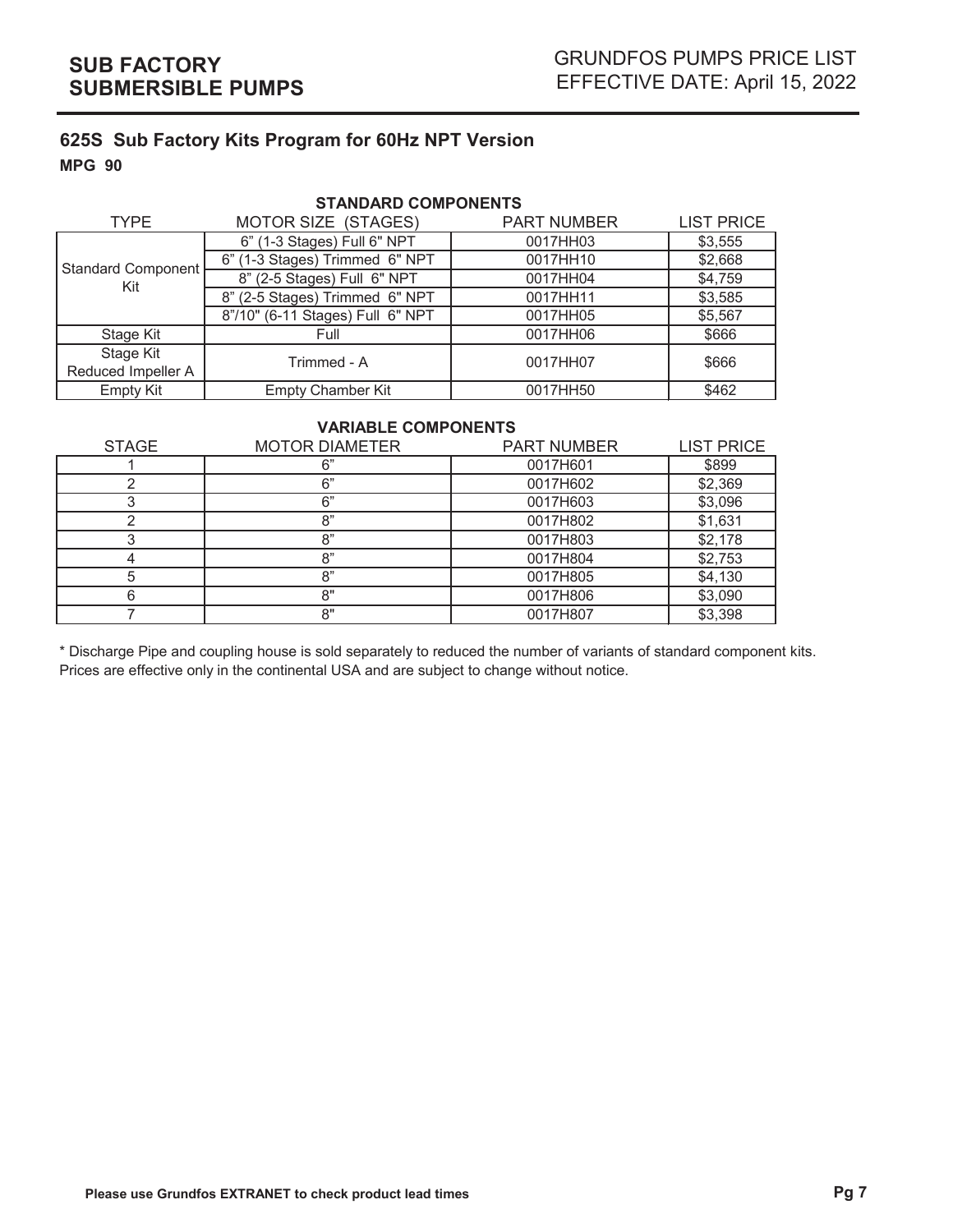| <b>STANDARD COMPONENTS</b> |                                      |                    |                   |  |  |  |  |  |  |  |  |  |  |
|----------------------------|--------------------------------------|--------------------|-------------------|--|--|--|--|--|--|--|--|--|--|
| <b>TYPE</b>                | MOTOR SIZE (STAGES)                  | <b>PART NUMBER</b> | <b>LIST PRICE</b> |  |  |  |  |  |  |  |  |  |  |
|                            | 6" (1-3 Stages) Full 6" NPT          | 0020HH03           | \$3,442           |  |  |  |  |  |  |  |  |  |  |
| <b>Standard Component</b>  | 6" (1-3 Stages) Trimmed 6" NPT       | 0020HH10           | \$2,858           |  |  |  |  |  |  |  |  |  |  |
| Kit                        | 8" (2-5 Stages) Full 6" NPT          | 0020HH04           | \$3,440           |  |  |  |  |  |  |  |  |  |  |
|                            | 8" (2-5 Stages) Trimmed 6" NPT       | 0020HH11           | \$3,260           |  |  |  |  |  |  |  |  |  |  |
|                            | 8/10" (6-9 Stages) Full 6" NPT       | 0020HH05           | \$5,291           |  |  |  |  |  |  |  |  |  |  |
| Stage Kit                  | Full                                 | 0020HH06           | \$735             |  |  |  |  |  |  |  |  |  |  |
| Stage Kit                  | Reduced A                            | 0020HH07           | \$735             |  |  |  |  |  |  |  |  |  |  |
| Reduced Impeller A         |                                      |                    |                   |  |  |  |  |  |  |  |  |  |  |
| Empty Kit                  | <b>Empty Chamber Kit</b><br>0020HH50 |                    |                   |  |  |  |  |  |  |  |  |  |  |

## **VARIABLE COMPONENTS**

| <b>STAGE</b> | <b>MOTOR DIAMETER</b> | <b>PART NUMBER</b> | <b>LIST PRICE</b> |
|--------------|-----------------------|--------------------|-------------------|
|              |                       | 0017H601           | \$899             |
|              | ຂ"                    | 0017H602           | \$2,369           |
|              | ና"                    | 0017H603           | \$3,096           |
|              | ດະ                    | 0017H802           | \$1,631           |
|              | o"                    | 0017H803           | \$2,178           |
|              | "א                    | 0017H804           | \$2,753           |
|              | O"                    | 0017H805           | \$4,130           |

\* Discharge Pipe and coupling house is sold separately to reduced the number of variants of standard component kits. Prices are effective only in the continental USA and are subject to change without notice.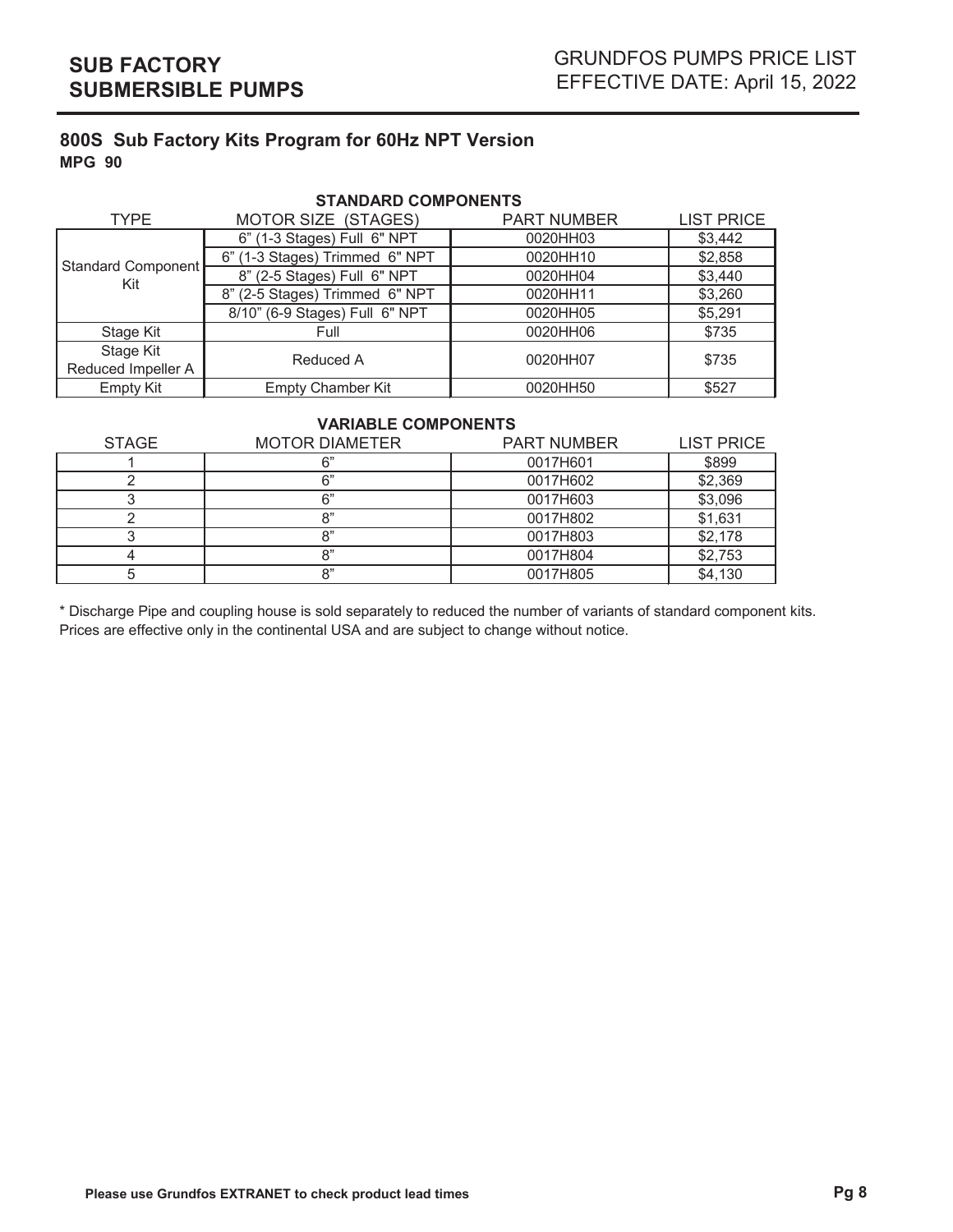| <b>STANDARD COMPONENTS</b>          |                                 |                    |                   |  |  |  |  |  |  |  |  |  |  |
|-------------------------------------|---------------------------------|--------------------|-------------------|--|--|--|--|--|--|--|--|--|--|
| <b>TYPE</b>                         | MOTOR SIZE (STAGES) OUTLET      | <b>PART NUMBER</b> | <b>LIST PRICE</b> |  |  |  |  |  |  |  |  |  |  |
|                                     | 6" (1-2 Stages) Full 6" NPT     | 0018HH03           | \$3,595           |  |  |  |  |  |  |  |  |  |  |
|                                     | 6" (1-2 Stages) Red. 6" NPT     | 0018HH11           | \$2,639           |  |  |  |  |  |  |  |  |  |  |
| Standard Component                  | 8" (1-3 Stages) Full 6" NPT     | 0018HH04           | \$3,289           |  |  |  |  |  |  |  |  |  |  |
| Kit                                 | 8" (2-3 Stages) Red. 6" NPT     | 0018HH12           | \$3,094           |  |  |  |  |  |  |  |  |  |  |
|                                     | 8" 10" (4-6 Stages) Full 6" NPT | 0018HH05           | \$3,809           |  |  |  |  |  |  |  |  |  |  |
|                                     | 8" 10" (4-6 Stages) Full 6" NPT | 0018HH05           | \$3,809           |  |  |  |  |  |  |  |  |  |  |
| Stage Kit                           | Full                            | 0018HH06           | \$700             |  |  |  |  |  |  |  |  |  |  |
| Stage Kit                           | Reduced A                       | 0018HH07           | \$700             |  |  |  |  |  |  |  |  |  |  |
| Reduced Impeller A                  |                                 |                    |                   |  |  |  |  |  |  |  |  |  |  |
| <b>Empty Kit</b>                    | <b>Empty Chamber Kit</b>        | 0018HH50           | \$616             |  |  |  |  |  |  |  |  |  |  |
| <b>Component Sold</b><br>Separately | Discharge pipe Kit 6" NPT***    | 96956495           | \$3,175           |  |  |  |  |  |  |  |  |  |  |

## **VARIABLE COMPONENTS**

| <b>STAGE</b> | <b>MOTOR DIAMETER</b> | <b>PART NUMBER</b> | <b>LIST PRICE</b> |
|--------------|-----------------------|--------------------|-------------------|
|              | 6"                    | 0018H601           | \$1,635           |
|              | 6"                    | 0018H602           | \$1,754           |
|              | 8"                    | 0018H801           | \$2,516           |
|              | 8"                    | 0018H802           | \$2,399           |
|              | 8"                    | 0018H803           | \$3,330           |
|              | 8"                    | 0018H804           | \$2,142           |
| 5            | 8"                    | 0018H805           | \$2,881           |
| 5            | 10"                   | 0018H105           | \$2,715           |
| 5            | 10"                   | 99859234           | \$2,715           |
| 6            | 10"                   | 0018H106           | \$3,038           |
| 6            | 10"                   | 99859235           | \$3,038           |

**BOLD PART NUMBERS:** Length dependent components supporting Hitachi motors.

\*\* This kit is not needed if "Stage kit red. Impeller" is used

\*\*\* Discharge Pipe is sold separately to reduced the number of variants (of standard component kits) Prices are effective only in the continental USA and are subject to change without notice.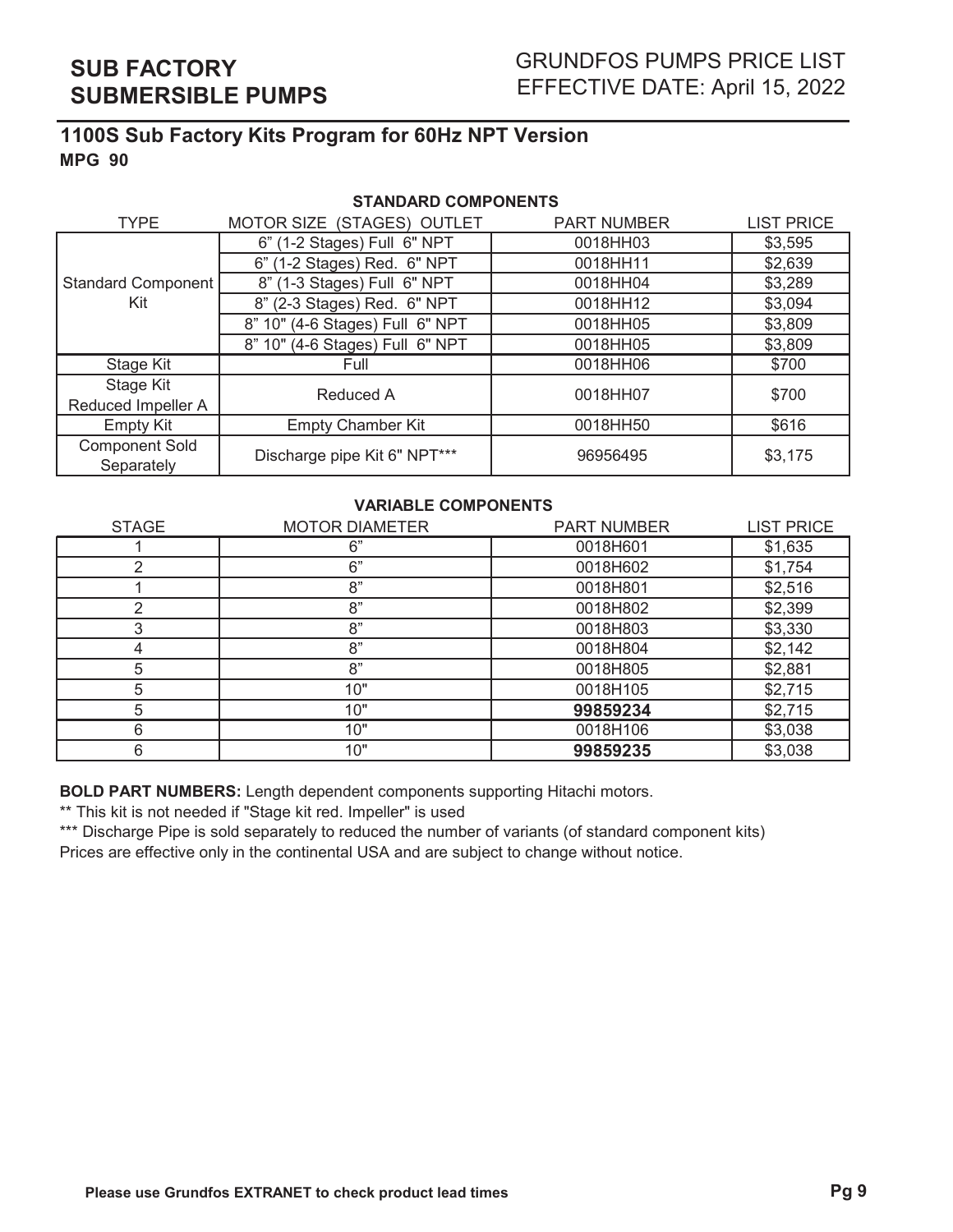|                                            |                              |                       |    |                           |                    |                           |                           |                           |                           |                           |                    |                           | <b>Pump Model and Motor Size</b> |                    |                           |                           |                    |                    |                           |                    |                           |                           |                           |                    |                           |                           |                                          |                    |
|--------------------------------------------|------------------------------|-----------------------|----|---------------------------|--------------------|---------------------------|---------------------------|---------------------------|---------------------------|---------------------------|--------------------|---------------------------|----------------------------------|--------------------|---------------------------|---------------------------|--------------------|--------------------|---------------------------|--------------------|---------------------------|---------------------------|---------------------------|--------------------|---------------------------|---------------------------|------------------------------------------|--------------------|
|                                            |                              |                       |    |                           |                    |                           |                           |                           |                           |                           |                    |                           |                                  |                    |                           |                           |                    |                    |                           |                    |                           |                           |                           |                    |                           |                           |                                          |                    |
| <b>Tool</b>                                | <b>Part Number</b>           | <b>List Price MPG</b> |    | <b>Picture</b>            |                    | <b>85S</b>                |                           | <b>150S</b>               |                           |                           | <b>230S</b>        |                           |                                  | <b>300S</b>        |                           | <b>385S</b>               |                    |                    | 475S                      |                    | <b>625S</b>               |                           | <b>800S</b>               |                    |                           |                           | <b>1100S</b>                             |                    |
|                                            |                              |                       |    |                           |                    | $4"$ 6"                   |                           | 4" 6"                     | 8"                        | 4"                        | 6"                 |                           |                                  | 8" 4" 6" 8"        |                           |                           | 6" 8" 6" 8"        |                    |                           |                    |                           |                           |                           |                    |                           |                           | 6"   8"  10"  6"   8"  10"  6"   8"  10" |                    |
| Special Work Bench<br>"Vertical" Assembly  | 97620158                     | \$23,431              | 90 |                           | $\pmb{\chi}$       | $\mathbf{x}$              | $\mathbf{x}$              | $\mathbf{x}$              | $\boldsymbol{\mathsf{x}}$ | $\boldsymbol{\mathsf{x}}$ | $\mathbf{x}$       |                           | $x \mid x$                       | $\mathbf{x}$       |                           | $x \mid x \mid$           | $x \mid x$         |                    |                           | $x \mid x \mid$    |                           | $x \mid x \mid$           | x l                       | $\mathbf{x}$       | $\mathbf{x}$              | $\mathbf{x}$              |                                          | $x \mid x$         |
| Add On Work Bench<br>"Horizontal" Assembly | 97620191                     | \$13,900              | 90 |                           | $\pmb{\mathsf{x}}$ | $\mathbf{x}$              | $\mathbf{x}$              | $\boldsymbol{\mathsf{x}}$ | $\mathbf{x}$              | $\mathbf{x}$              | $\mathbf{x}$       | $\mathbf{x}$              | $\mathbf{x}$                     | $\mathbf{x}$       | $\mathbf{x}$              | $\mathbf{x}$              | $\boldsymbol{x}$   | $\mathbf{x}$       | $\mathbf{x}$              | $\mathbf{x}$       | $\mathbf{x}$              | $\mathbf{x}$              | $\mathbf{x}$              | $\mathbf{x}$       | $\mathbf{x}$              | $\mathbf{x}$              |                                          | $x \mid x$         |
| Adaptor For 4" Motor                       | 97620192                     | \$1,333               | 90 | كالم                      | $\pmb{\mathsf{x}}$ |                           | $\pmb{\mathsf{x}}$        |                           |                           | $\boldsymbol{x}$          |                    |                           | $\boldsymbol{\mathsf{x}}$        |                    |                           |                           |                    |                    |                           |                    |                           |                           |                           |                    |                           |                           |                                          |                    |
| Adaptor for 6" motor                       | 97620193                     | \$1,347               | 90 | $\overline{\phantom{a}}$  |                    | $\pmb{\mathsf{x}}$        |                           | $\pmb{\mathsf{x}}$        |                           |                           | $\pmb{\mathsf{x}}$ |                           |                                  | $\pmb{\mathsf{X}}$ |                           | $\pmb{\mathsf{x}}$        |                    | $\pmb{\mathsf{x}}$ |                           | $\pmb{\mathsf{x}}$ |                           |                           | $\pmb{\mathsf{x}}$        |                    |                           | $\pmb{\mathsf{x}}$        |                                          |                    |
| Adaptor For 8" Motor                       | 97620194                     | \$1,434               | 90 |                           |                    |                           |                           |                           | $\boldsymbol{x}$          |                           |                    | $\pmb{\mathsf{x}}$        |                                  |                    | $\pmb{\mathsf{X}}$        |                           | $\pmb{\mathsf{x}}$ |                    | $\pmb{\mathsf{x}}$        |                    | $\pmb{\chi}$              |                           |                           | $\mathbf{x}$       |                           |                           | $\boldsymbol{x}$                         |                    |
| Adaptor For 10" Motor                      | 97620195                     | \$2,593               | 90 |                           |                    |                           |                           |                           |                           |                           |                    |                           |                                  |                    |                           |                           |                    |                    |                           |                    |                           | X                         |                           |                    | $\pmb{\mathsf{X}}$        |                           |                                          | $\pmb{\mathsf{x}}$ |
| Shaft Holding Bolt<br>(Purchase Locally)   | Not Available<br>(M10x130mm) | Purchase Locally      |    |                           | $\pmb{\mathsf{x}}$ | $\mathbf{x}$              | $\mathbf{x}$              | $\boldsymbol{\mathsf{x}}$ | $\mathbf{x}$              | $\mathbf{x}$              | $\mathbf{x}$       | $\mathbf{x}$              | $\mathbf{x}$                     | $\mathbf{x}$       | $\mathbf{x}$              | $\mathbf{x}$              | $\mathbf{x}$       | $\mathbf{x}$       | $\boldsymbol{\mathsf{x}}$ | $\mathbf{x}$       | $\mathbf{x}$              | $\boldsymbol{\mathsf{X}}$ | $\pmb{\chi}$              | $\mathbf{x}$       | $\mathbf{x}$              | $\boldsymbol{\mathsf{x}}$ | $\mathbf{x}$                             | $\mathbf{x}$       |
| Shaft Holding Bolt<br>(Purchase Locally)   | Not Available<br>(M10x130mm) | Purchase Locally      |    |                           | $\pmb{\mathsf{x}}$ | $\boldsymbol{\mathsf{x}}$ | $\mathbf{x}$              | $\pmb{\chi}$              | $\boldsymbol{\mathsf{x}}$ | $\mathbf{x}$              | $\mathbf{x}$       | $\boldsymbol{\mathsf{X}}$ | $\mathbf{x}$                     | $\boldsymbol{x}$   | $\boldsymbol{\mathsf{x}}$ | $\boldsymbol{\mathsf{x}}$ | $\mathbf{x}$       | $\boldsymbol{x}$   | $\boldsymbol{\mathsf{X}}$ | $\mathbf{x}$       | $\mathbf{x}$              | $\mathbf{x}$              | $\boldsymbol{\mathsf{x}}$ | $\mathbf{x}$       | $\boldsymbol{\mathsf{x}}$ | $\mathbf{x}$              | $\mathbf{x}$                             | $\mathbf{x}$       |
|                                            | 00SV0189                     | \$177                 | 90 |                           | $\pmb{\mathsf{x}}$ | $\boldsymbol{\mathsf{X}}$ |                           |                           |                           |                           |                    |                           |                                  |                    |                           |                           |                    |                    |                           |                    |                           |                           |                           |                    |                           |                           |                                          |                    |
|                                            | 00SV0121                     | \$185                 | 90 | ÆВ                        |                    |                           | $\boldsymbol{x}$          | $\boldsymbol{\mathsf{x}}$ | $\pmb{\chi}$              | $\mathbf{x}$              | $\boldsymbol{x}$   | $\pmb{\chi}$              | $\mathbf{x}$                     | $\mathbf{x}$       | $\boldsymbol{\mathsf{x}}$ |                           |                    |                    |                           |                    |                           |                           |                           |                    |                           |                           |                                          |                    |
| Spanner For<br>Split Cone Nut              | 00SV0285                     | \$210                 | 90 |                           |                    |                           |                           |                           |                           |                           |                    |                           |                                  |                    |                           | $\mathbf{x}$              | $\pmb{\mathsf{x}}$ | $\mathbf{x}$       | $\pmb{\chi}$              |                    |                           |                           |                           |                    |                           |                           |                                          |                    |
|                                            | 00SV0874                     | \$150                 | 90 |                           |                    |                           |                           |                           |                           |                           |                    |                           |                                  |                    |                           |                           |                    |                    |                           | $\mathbf{x}$       | $\boldsymbol{\mathsf{x}}$ | $\pmb{\chi}$              | $\pmb{\chi}$              | $\boldsymbol{x}$   | $\boldsymbol{\mathsf{x}}$ |                           |                                          |                    |
|                                            | 00SV5223                     | \$150                 | 90 |                           |                    |                           |                           |                           |                           |                           |                    |                           |                                  |                    |                           |                           |                    |                    |                           |                    |                           |                           |                           |                    |                           | $\pmb{\mathsf{x}}$        | $\mathbf{x}$                             | $\mathbf{x}$       |
|                                            | 96937573                     | \$265                 | 90 |                           | $\pmb{\mathsf{x}}$ | $\boldsymbol{\mathsf{x}}$ |                           |                           |                           |                           |                    |                           |                                  |                    |                           |                           |                    |                    |                           |                    |                           |                           |                           |                    |                           |                           |                                          |                    |
| Split Cone Spanner                         | 96958362                     | \$265                 | 90 |                           |                    |                           | $\boldsymbol{\mathsf{X}}$ | $\boldsymbol{\mathsf{x}}$ | $\pmb{\mathsf{x}}$        | $\mathbf x$               | $\mathbf{x}$       | $\pmb{\mathsf{x}}$        | $\boldsymbol{\mathsf{x}}$        | $\mathbf{x}$       | $\boldsymbol{\mathsf{X}}$ |                           |                    |                    |                           |                    |                           |                           |                           |                    |                           |                           |                                          |                    |
| For Torque Wrench                          | 96937550                     | \$296                 | 90 |                           |                    |                           |                           |                           |                           |                           |                    |                           |                                  |                    |                           | $\boldsymbol{x}$          | $\pmb{\mathsf{x}}$ | $\pmb{\chi}$       | $\pmb{\chi}$              |                    |                           |                           |                           |                    |                           |                           |                                          |                    |
|                                            | 96937576                     | \$258                 | 90 |                           |                    |                           |                           |                           |                           |                           |                    |                           |                                  |                    |                           |                           |                    |                    |                           | $\mathbf{x}$       | x                         | $\mathbf{x}$              | $\boldsymbol{x}$          | $\mathbf{x}$       | $\boldsymbol{x}$          |                           |                                          |                    |
| Fork Spanner                               | 96958354                     | \$259                 | 90 |                           |                    |                           |                           |                           |                           | X                         | $\mathbf{x}$       | $\pmb{\chi}$              | $\mathbf{x}$                     | $\mathbf{x}$       | $\mathbf{x}$              | $\mathbf{x}$              | $\mathbf{x}$       | $\mathbf{x}$       | $\boldsymbol{\mathsf{X}}$ |                    |                           |                           |                           |                    |                           |                           |                                          |                    |
|                                            | 00SV0892                     | \$97                  | 90 |                           | $\pmb{\mathsf{x}}$ | $\pmb{\chi}$              |                           |                           |                           |                           |                    |                           |                                  |                    |                           |                           |                    |                    |                           |                    |                           |                           |                           |                    |                           |                           |                                          |                    |
|                                            | 00SV0894                     | \$97                  | 90 |                           |                    |                           | $\mathbf{x}$              | $\boldsymbol{\mathsf{X}}$ | $\pmb{\chi}$              |                           |                    |                           |                                  |                    |                           |                           |                    |                    |                           |                    |                           |                           |                           |                    |                           |                           |                                          |                    |
|                                            | 00SV0448                     | \$87                  | 90 |                           |                    |                           |                           |                           |                           | $\mathbf{x}$              | $\mathbf{x}$       | $\pmb{\chi}$              | $\boldsymbol{x}$                 | $\mathbf{x}$       | $\boldsymbol{\mathsf{x}}$ |                           |                    |                    |                           |                    |                           |                           |                           |                    |                           |                           |                                          |                    |
| Counter-Spanner For<br>Impeller            | 00SV0313                     | \$145                 | 90 | $\mathbb{F}_{\mathbb{Z}}$ |                    |                           |                           |                           |                           |                           |                    |                           |                                  |                    |                           | $\boldsymbol{x}$          | $\pmb{\mathsf{x}}$ | $\mathbf{x}$       | $\pmb{\chi}$              |                    |                           |                           |                           |                    |                           |                           |                                          |                    |
|                                            | 00SV0137                     | \$145                 | 90 |                           |                    |                           |                           |                           |                           |                           |                    |                           |                                  |                    |                           |                           |                    |                    |                           | $\boldsymbol{x}$   | $\mathbf{x}$              | $\pmb{\mathsf{x}}$        |                           |                    |                           |                           |                                          |                    |
|                                            | 00SV0885                     | \$169                 | 90 |                           |                    |                           |                           |                           |                           |                           |                    |                           |                                  |                    |                           |                           |                    |                    |                           |                    |                           |                           | $\mathbf{x}$              | $\mathbf{x}$       | $\boldsymbol{\mathsf{x}}$ |                           |                                          |                    |
|                                            | 00SV0891                     | \$139                 | 90 |                           |                    |                           |                           |                           |                           |                           |                    |                           |                                  |                    |                           |                           |                    |                    |                           |                    |                           |                           |                           |                    |                           | $\pmb{\mathsf{x}}$        | $\boldsymbol{x}$                         | $\mathbf{x}$       |
| Special Key For<br>SP 230S And 300S        | 00SV2120                     | \$918                 | 90 | Š<br>∾                    |                    |                           |                           |                           |                           |                           | $\mathbf{x}$       | $\boldsymbol{\mathsf{X}}$ |                                  | $\pmb{\mathsf{X}}$ | $\pmb{\mathsf{x}}$        |                           |                    |                    |                           |                    |                           |                           |                           |                    |                           |                           |                                          |                    |
| Spline Key For<br>4" Pump Shaft            | 00SV0351                     | \$198.00              |    |                           | $\pmb{\mathsf{x}}$ |                           | $\mathbf{x}$              |                           |                           | $\pmb{\mathsf{x}}$        |                    |                           | $\pmb{\mathsf{X}}$               |                    |                           |                           |                    |                    |                           |                    |                           |                           |                           |                    |                           |                           |                                          |                    |
| Spline Key For<br>6" Pump Shaft            | 00SV0352                     | \$364.00              | 90 |                           |                    | $\boldsymbol{\mathsf{X}}$ |                           | $\pmb{\mathsf{x}}$        |                           |                           | $\mathbf{x}$       |                           |                                  | $\pmb{\mathsf{X}}$ |                           | $\boldsymbol{\mathsf{X}}$ |                    | $\pmb{\mathsf{X}}$ |                           | $\pmb{\mathsf{X}}$ |                           |                           | $\boldsymbol{x}$          |                    |                           | $\pmb{\mathsf{x}}$        |                                          |                    |
| Spline Key For<br>8" Pump Shaft            | 00SV0353                     | \$408.00              |    |                           |                    |                           |                           |                           | $\pmb{\mathsf{x}}$        |                           |                    | $\pmb{\mathsf{x}}$        |                                  |                    | $\pmb{\mathsf{x}}$        |                           | $\pmb{\mathsf{x}}$ |                    | $\pmb{\mathsf{x}}$        |                    | $\pmb{\mathsf{x}}$        |                           |                           | $\pmb{\mathsf{X}}$ |                           |                           | $\pmb{\mathsf{x}}$                       |                    |

# **SPECIALITY AND STANDARD TOOLS FOR Sub Factory 85S to 1100S**